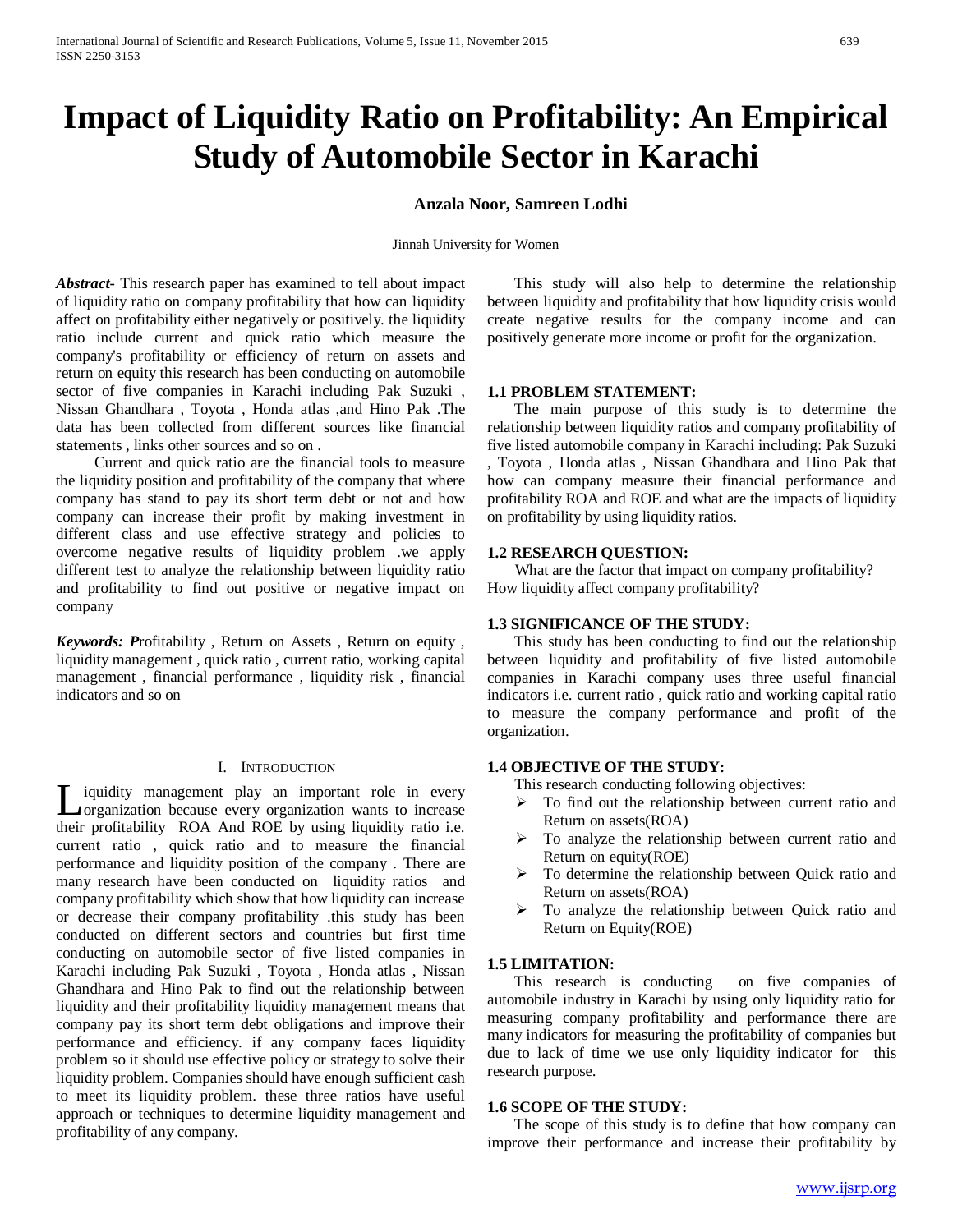using different effective strategies and policies to meet its short term obligation and resolve liquidity issue of the company.

#### II. LITERATURE REVIEW

 According to the (Khidmat & Rehman, 2014)research that liquidity ratio has positive impact on the company profitability ROA and solvency ratio has negative impact on the ROA and ROE. liquidity, solvency and profitability run in opposite direction when one is decreases the other become increases. the data has been taken from 36 companies and 10 companies listed in Pakistan The main objective is to define the relationship between liquidity and profitability of companies. liquidity ratio show the positive while solvency ratio show the negative result on profitability because if company have more cash in hand than it would be capable to meet the liquidity problem.

 As stated that (Lartey, Antwi, & Boadi, 2013)the relationship between liquidity and profitability of nine listed banks in Ghana find were declining and have weak positive relationship between them this is also find that their level of liquidity and profitability is decreasing. It is suggested that if bank will manage their liquidity in great manner so their profitability will be improved and will also help in reducing liquidity and financial risk .liquid asset have no capacity to create interest the bank can easily manage or handle any unforeseen risk caused by increase in asset side or decrease in liability side in unexpected situation of the financial statement.

 This study examined that how much is the firm ability to meet its short term obligation through liquidity ratio because liquidity and profitability are the important instrument to measure the financial performance the profitability ratio is positively related with the effectively utilization of resources this research is conducted through publicly quoted companies that make domestic product have positive relationship between liquidity and profitability and have no relationship between acid test ratio and return on capital employed on profitability it is also suggested by the researcher that liquidity and profitability should not depend on liquidity policies for the consumption or expense of the profitability (EHIEDU & Chukwunweik, 2014)

 Study is conducted to analyze the financial performance of banks through financial ratios. The data has been collected from major banks of Bahrain show the differences in financial management practices and ratios used by different banks this study find the relationship between liquidity , profitability and interest risk management of banks these ratio give the excellent result in measuring of liquidity assets and equity shares we can use these ratios in future for risk management and unpredicted financial problems. this is also helpful in taking business decision and better future plans liquidity ratio can provide good results and indication for future development but not all the time. the impact of financial ratios have the positive result on their operational activities. (Najjar & J., 2013)

 According to the research of (Alshatti, 2015) has find the impact of liquidity management on profitability of commercial banks in Jordanian the data has been taken from 13 commercial banks show that there is positive impact of quick ratio and investment ratio on profitability ROE and negative impact on capital and liquid assets ratio the bank should utilize their cash in other investment class to generate banks profitability and try to

achieve a balance between utilization of resources and funds for sufficient operational efficiency .researcher suggest that bank should improve their adequate liquidity position to generate more profit have to adopt general framework for cash management

 There are number of studies is supporting liquidity management of companies which is the important factor of its profitability if there is mismanagement or excess liquidity so it is useless or have no opportunity to invest in any business and it can be harmful for the effective organization .The data of 30 listed manufacturing companies in Nigeria which show the relationship between liquidity and profitability .Current and quick ratio have positive while cash conversion period has negative impact on profitability this is because of in adequate management of liquid assets and long cash conversion period so companies can overcome these inappropriate management by using more realistic strategies or policies and have short conversion cycle. (1Ben-Caleb, Olubukunola, & Uwuigbe, 2013)

 By the research of (Zygmunt & Justyna, 2013) liquidity is associated with company profitability which reflect company performance of polish listed IT companies have positive relationship between receivable conversion period ,inventory conversion period and profitability it is also confirm that when growth of account payable days increase their profitability would be increased the companies should tightly focus on opportunities of liquidity and profitability because liquidity shows cash flows in hand.

 Research has been conducted to determine a company's profitability by using liquidity ratio of steel companies in India when we look towards liquidity position of a company they are facing its short term obligations so the liquidity ratios are the useful indictors for measuring its business operations .if company wants to run comfortably so they should have sufficient liquidity in hand to survive in business era. The company should have not excessive or inadequate cash but has sufficient liquidity to meet its short term obligations on time. excessive liquidity have no opportunity to invest and low profit and inadequate liquidity create trouble for business the companies should balance between in both situations through proper or efficient liquidity management. (J.Abarna & Dr.S.S.Saravanan, 2014)

 After conducting the study of oil and gas companies in Pakistan researcher (Saleem & Rehman, 2011) suggested that every organization has to manage liquidity and profitability relationship in great manner. finding gives that there is positive relationship of liquidity ratio on ROA and have no relationship on ROE ,this study also suggest that each ratio has different impact on the financial position of the company. Stakeholders , suppliers and employees also concerned with the liquidity position of the company either they have enough cash to meet its obligations because liquidity and profitability ratios is directly or closely related to company profitability and performance.

 according to (Kirkham, 2012) the traditional ratios and cash flow ratios used by telecommunication sector in Australia for the analysis of liquidity of twenty five companies resulted that traditional ratios have inappropriate decision regarding liquidity because companies have inadequate liquid assets or cash flows .Traditional and cash flow ratios are well compared with liquidity position of the company. the companies should used different approach or policies for making better decision making and financial position of the company. cash flow ratios gives more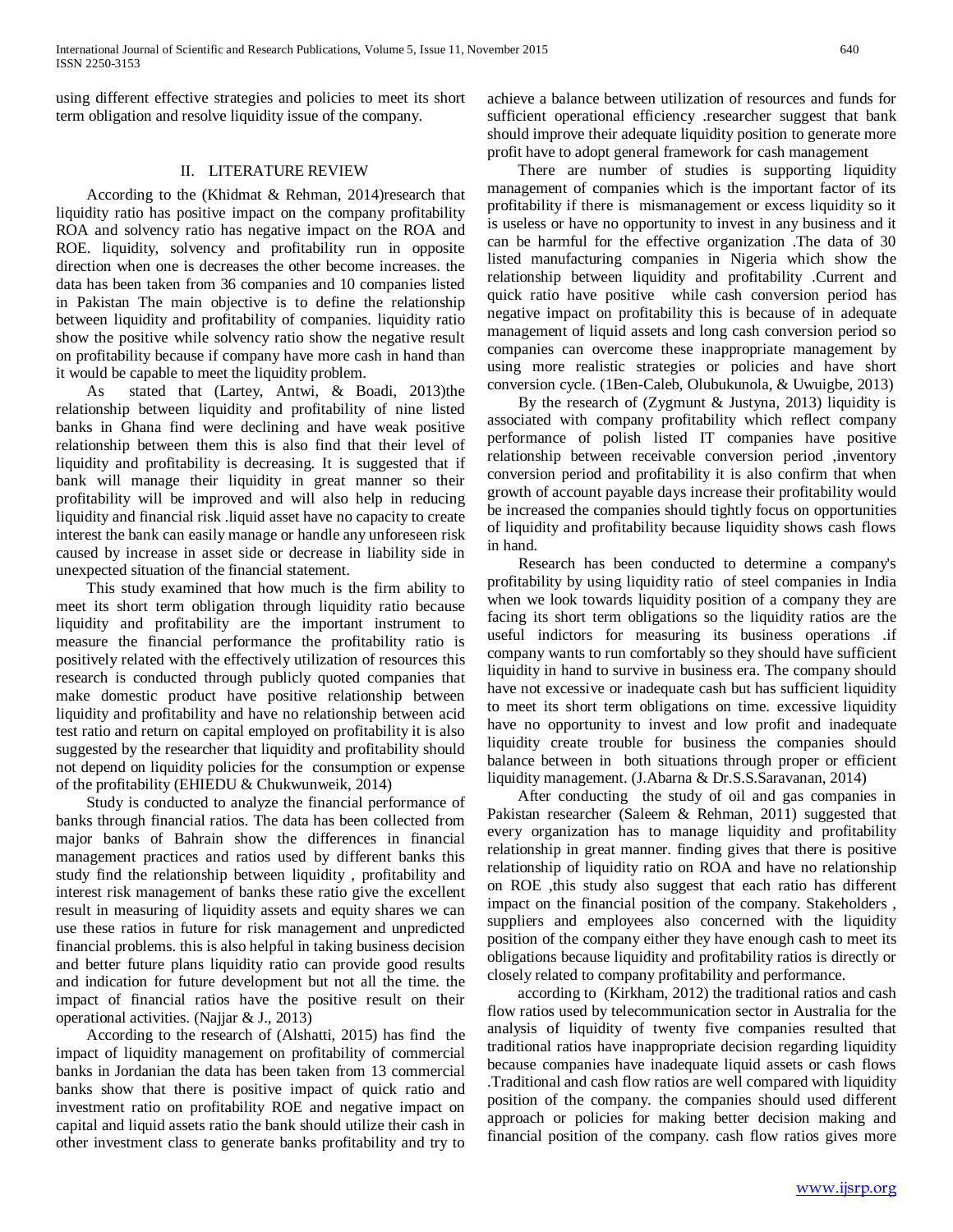ideas , approach and useful values for better future decision making of the company's.

 The current ratio , quick ratio , and absolute liquid ratio of pharmaceutical companies gives analysis of liquidity position of the companies that creditors , suppliers are interested to know the liquidity position of the company to meet its short term obligations that how much company is capable to pay its liabilities on time the analysis is based on three pharmaceutical companies i.e. Procter and gamble , Reddy and Cipla ltd . Cipla ltd company show the best result in liquidity ratio but the other companies has to manage their liquidity position for better results or outcomes so in this way the companies can improve their performance and increase profitability. (Yadav, 2014)

 This study gives different factor that influence company profitability and its performance by using liquidity ratios for decision making in future .to analyze company performance that how can company create more interest to satisfy their shareholder through their profitability and better utilization of resources. profitability of any company is reflect through their liabilities , capital and inventory level that how can company is easily handling their short term obligations. Efficient use of current assets can create more profit for any organization the better management , strategies and combined sources for funds can increase profitability and positive results for the company . (Burja, 2011)

 This study has been conducted to indicate the financial performance of 161 manufacturing companies of Malaysia and Sri Lankan show that Sri Lankan companies have positive impact on their profitability while Malaysian companies have vice versa result through ROA .Malaysian companies have try to increase profit by using different strategies or policies but Malaysian companies have slightly positive result by ROE. Sri Lankan companies should need to be increase their ROE to attract more shareholders through better future investment . companies should focus on their investment plans , policies , different opportunity class to increase their profitability and performance . (Zoysa, Manawaduge, & Chandrakumara, 2009)

 Through the research of (Iqbal, Ahmad, & Ria, 2014) relationship between working capital and profitability of

# **3.2 RESEARCH MODEL:**

# **INDEPENDENT VARIABLES DEPENDENT VARIABLES**



Pakistani KSE listed firms show negative relationship between cash conversion cycle and company profitability. In Pakistani companies have manage their cash in great manner to increase their profitability if any company properly manage their working capital in efficient manner so it become increase your shareholder equity and profit as well. Companies should focus on proper check and balance , current asset and liabilities that how much company can overcome their debt issues and liquidity problems in efficient manner.

 After conducting the research of (Innocent, Mary, & Matthew, 2013) analyzed that financial ratio has great impact on Nigerian profitability of pharmaceutical industries .This study also help that how companies can improve their profitability and minimize risk in term of cost. Profitability of Nigerian companies has negative impact on their independent variables only inventory turnover ratio has significant effect on profitability. Creditor and debtor both policy should be balanced to increased their profitability .company should use their liquid assets to generate more income and how much company have ability to manage their liquidity obligation.

# III. METHODOLOGY

#### **3.1 HYPOTHESIS:**

 H01: Current ratio has no impact on profitability (Return on assets)

HA1:Current ratio has an impact on profitability (return on assets)

H02:Current ratio and return on equity has no association between each other.

HA2:Current ratio and return on equity has association between each other.

H03:There is no relationship between quick ratio and profitability (return on assets )

HA3: There is relationship between quick ratio and Profitability (Return on Assets)

H04:quick ratio and return on equity has no link with each other HA4: quick ratio and return on equity has link with each other

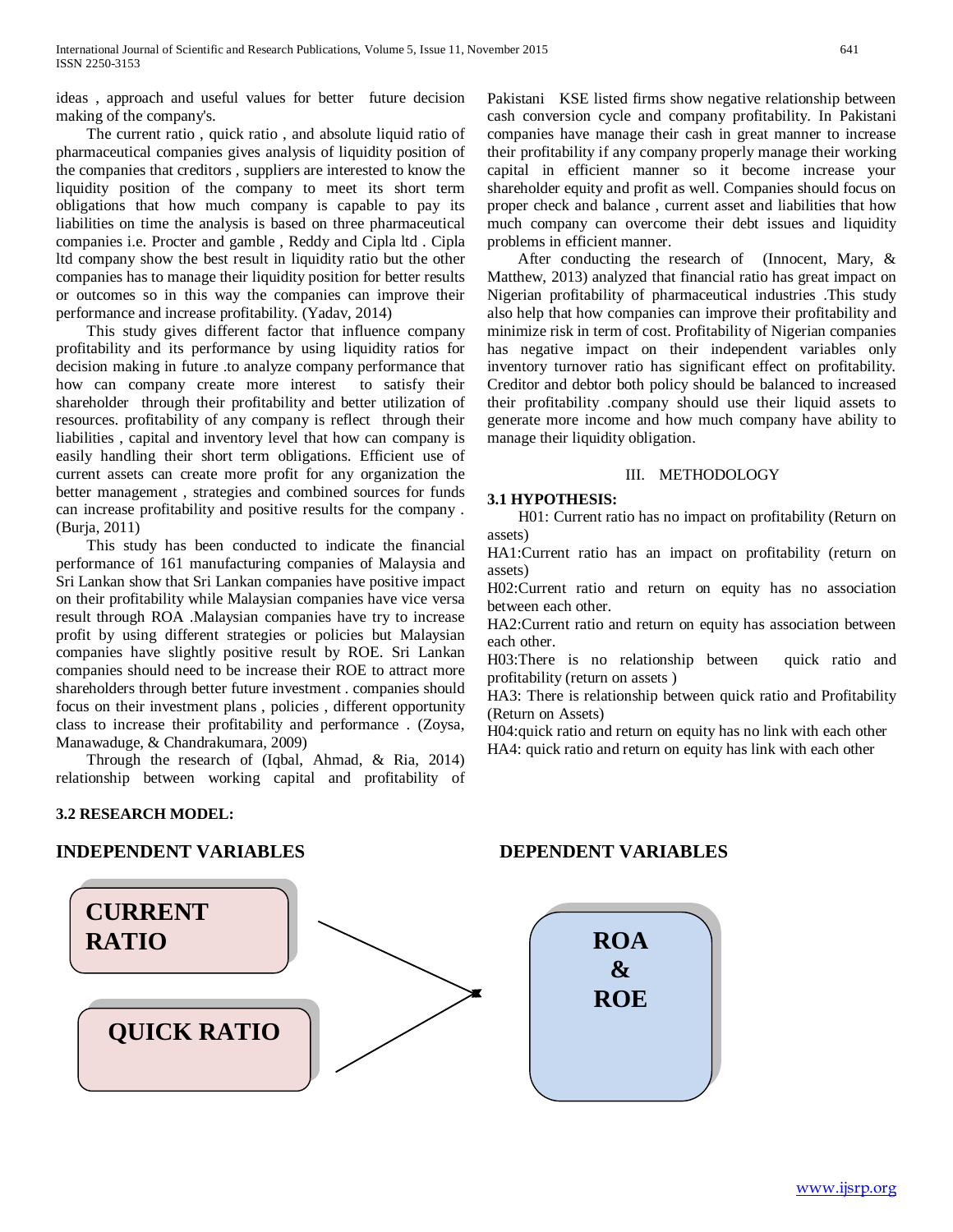### **3.3 DATA SOURCES AND COLLECTION TECHNIQUES:**

 This research paper is based on evaluation of liquidity management and profitability of five listed automobile companies Nissan Ghandhara , Toyota , Pak Suzuki , Honda and Hino Pak In Karachi by using liquidity ratios. Different research papers including national and international has also been taken for data collection. For this paper we have three independent variables Current ratio , quick ratio and working capital ratio and two dependent variables Return on assets and return on equity.

# **3.3.1 PRIMARY:**

 This research paper is firstly conducted on automobile industry of Karachi by taking five automobile company

# **3.3.2 POPULATION:**

 For this research paper population has been taken from five automobile industry of Karachi including Nissan Ghandhara , Toyota , Pak Suzuki , Honda and Hino Pak and we have compiled these data of last five years from (2010-2014)

#### **3.3.3 DATA SOURCES:**

 Different websites, links , Company financial statements are used to collect for data purpose.

### **3.3.4 RESEARCH TECHNIQUES:**

 Different techniques are using in this research paper including i.e. SPSS descriptive statistics , correlation and linear regression among different variables.

# IV. DATA ANALYSIS

### **4.1 DESCRIPTIVE:**

**Descriptive Statistics**

|                    |           | Minimum          | Maximum          | Mean             | Std. Deviation | <b>Skewness</b>  |            |
|--------------------|-----------|------------------|------------------|------------------|----------------|------------------|------------|
|                    | Statistic | <b>Statistic</b> | <b>Statistic</b> | <b>Statistic</b> | Statistic      | <b>Statistic</b> | Std. Error |
| current ratio      | 10        | 1.20             | 1.76             | 1.4740           | .16783         | $-.070$          | .687       |
| return on assets   | 10        | $-1.97$          | 6.39             | 2.3524           | 2.66889        | $-.208$          | .687       |
| return on equity   | 10        | $-9.58$          | 19.42            | 5.2136           | 9.48983        | $-.121$          | .687       |
| Valid N (listwise) | 10        |                  |                  |                  |                |                  |            |

 We have taken five different automobile company from Karachi to analyze the relationship between different variables including current ratio , quick ratio , return on asset ratio and return on equity ratio by applying descriptive statistic which show the result between  $-1$  t $0 + 1$  under Skewness statistics

#### **4.2 CORRELATION AND REGRESSION:**

**H01: Current ratio has no impact on profitability (Return on assets) HA1:Current ratio has an impact on profitability (return on assets)**

|                  |                     | current ratio | return on assets |
|------------------|---------------------|---------------|------------------|
| current ratio    | Pearson Correlation |               | -.150            |
|                  | Sig. (2-tailed)     |               | .680             |
|                  |                     | 10            | 10               |
| return on assets | Pearson Correlation | $-.150$       |                  |
|                  | Sig. (2-tailed)     | .680          |                  |
|                  |                     | 10            | 10               |

 The correlation between current ratio and return on assets show the 0.680 significance level which means that null hypothesis is failed to reject after applying Pearson correlation (2-tailed test) that current ratio has no impact on profitability (Return on Assets) there is negative relationship between both variables

**ANOVAa**

| Model |            | Sum of Squares | df | Mean Square | IF  | Sig.              |
|-------|------------|----------------|----|-------------|-----|-------------------|
|       | Regression | 1.433          |    | 1.433       | 183 | .680 <sup>b</sup> |
|       | Residual   | 62.673         |    | 7.834       |     |                   |
|       | Total      | 64.107         |    |             |     |                   |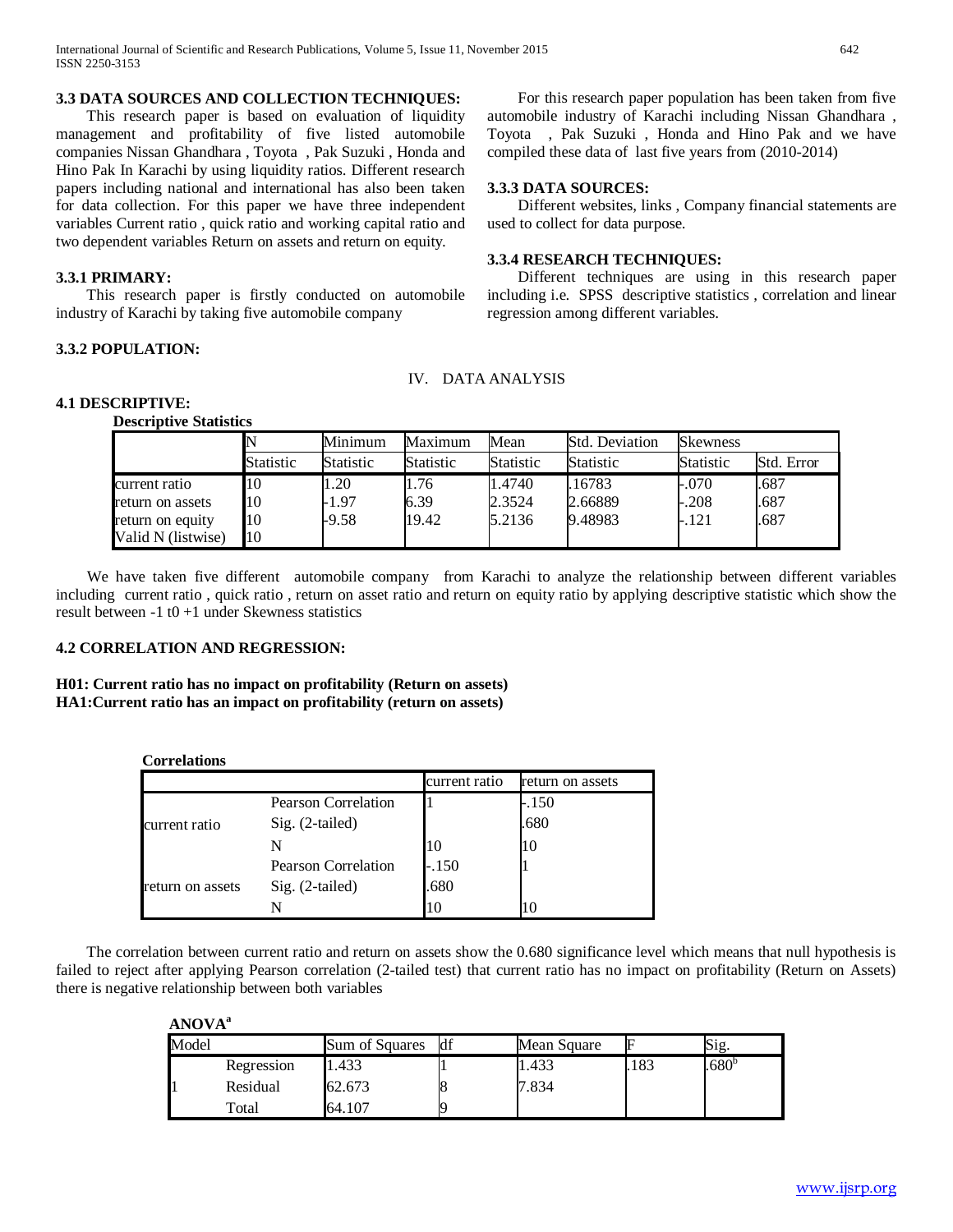The significance level of current ratio and return on assets is 0.680

| Coefficients <sup>a</sup> |               |                                    |            |                              |      |      |  |
|---------------------------|---------------|------------------------------------|------------|------------------------------|------|------|--|
| Model                     |               | <b>Unstandardized Coefficients</b> |            | Standardized<br>Coefficients |      | Sig. |  |
|                           |               |                                    | Std. Error | Beta                         |      |      |  |
|                           | (Constant)    | 5.857                              | 8.242      |                              |      | .497 |  |
|                           | current ratio | $-2.378$                           | 5.559      | $-.150$                      | .428 | .680 |  |

current ratio =  $0.497$  return on assets +  $5.857$ 

**H02:Current ratio and return on equity has no association between each other. HA2:Current ratio and return on equity has association between each other.**

| <b>Correlations</b> |                            |               |                  |
|---------------------|----------------------------|---------------|------------------|
|                     |                            | current ratio | return on equity |
|                     | <b>Pearson Correlation</b> |               | -.243            |
| current ratio       | Sig. (2-tailed)            |               | .499             |
|                     |                            | 10            | 10               |
|                     | Pearson Correlation        | $-.243$       |                  |
| return on equity    | Sig. (2-tailed)            | .499          |                  |
|                     |                            | 10            |                  |

 The correlation between current ratio and return on equity show the 0.499 significance level which means that null hypothesis is failed to reject after applying Pearson correlation (2-tailed test) that current ratio has no impact on profitability (Return on equity) there is negative relationship between both variables.

**ANOVAa**

| Model |            | Sum of Squares | <b>d</b> f | Mean Square | F    | Sig.              |
|-------|------------|----------------|------------|-------------|------|-------------------|
|       | Regression | 47.875         |            | 47.875      | .502 | .499 <sup>b</sup> |
|       | Residual   | 762.637        |            | 95.330      |      |                   |
|       | Total      | 810.512        |            |             |      |                   |

The significance level of current ratio and return on equity is 0.499

### **Coefficientsa**

| Model |               | <b>Unstandardized Coefficients</b> |            | Standardized<br>Coefficients |      | Sig. |
|-------|---------------|------------------------------------|------------|------------------------------|------|------|
|       |               |                                    | Std. Error | Beta                         |      |      |
|       | (Constant)    | 25.470                             | 28.750     |                              | .886 | .402 |
|       | current ratio | 13.742                             | 19.392     | .243                         | .709 | 499  |

current ratio =  $0.402$  return on equity +  $25.470$ 

**H03:There is no relationship between quick ratio and profitability (return on assets ) HA3: There is relationship between quick ratio and Profitability (Return on Assets)**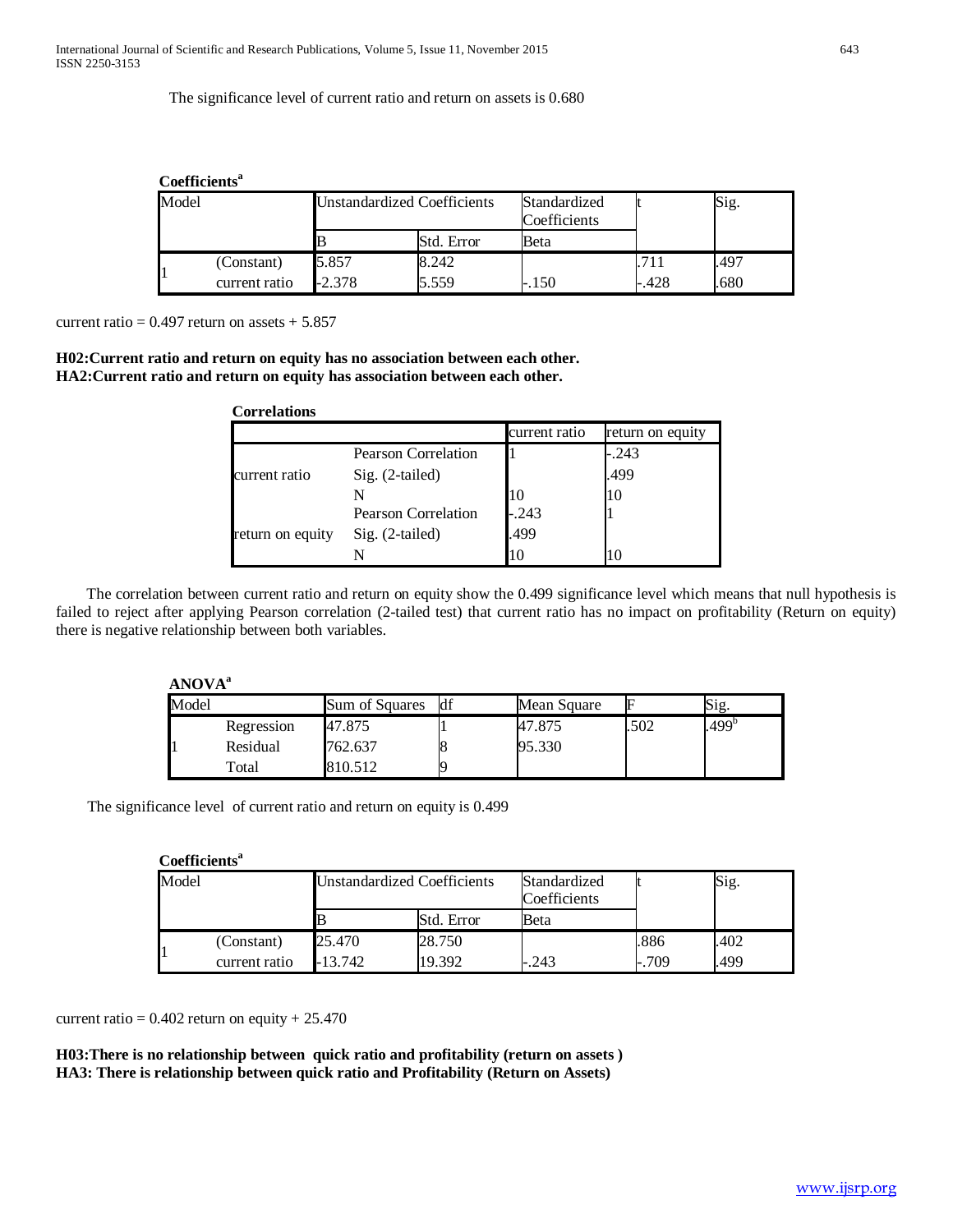| <b>Correlations</b> |                            |             |                  |  |  |  |
|---------------------|----------------------------|-------------|------------------|--|--|--|
|                     |                            | quick ratio | return on assets |  |  |  |
|                     | <b>Pearson Correlation</b> |             | .095             |  |  |  |
| quick ratio         | Sig. (2-tailed)            |             | .794             |  |  |  |
|                     | N                          | 10          | 10               |  |  |  |
|                     | <b>Pearson Correlation</b> | .095        |                  |  |  |  |
| return on assets    | Sig. (2-tailed)            | .794        |                  |  |  |  |
|                     | N                          | 10          | 10               |  |  |  |

 The significance level of quick ratio and return on assets is 0.794 by applying Pearson correlation (2 -tailed test) to show that null hypothesis is failed to reject which means there is no relationship between quick ratio and profitability (return on assets ) indicate negative relationship between each other or both variables.

# **ANOVAa**

| Model |            | Sum of Squares | <b>d</b> f | Mean Square | ь | Sig.  |
|-------|------------|----------------|------------|-------------|---|-------|
|       | Regression | $.57-$         |            | -71         |   | .794° |
|       | Residual   | 63.530         |            | 7.941       |   |       |
|       | Total      | 64.107         |            |             |   |       |

The significance level of quick ratio and return on assets is 0.794

## Coefficients<sup>a</sup>

| Model |             | <b>Unstandardized Coefficients</b> |            | Standardized<br>Coefficients |      | Sig. |
|-------|-------------|------------------------------------|------------|------------------------------|------|------|
|       |             |                                    | Std. Error | Beta                         |      |      |
|       | (Constant)  | .319                               | 7.599      |                              | .042 | .968 |
|       | quick ratio | 2.833                              | 10.514     | .095                         | .269 | 794  |

Quick ratio =  $0.968$  Return on assets  $+0.319$ 

**H04:quick ratio and return on equity has no link with each other HA4: quick ratio and return on equity has link with each other**

| <b>Correlations</b> |                            |             |                  |
|---------------------|----------------------------|-------------|------------------|
|                     |                            | quick ratio | return on equity |
|                     | <b>Pearson Correlation</b> |             | .050             |
| quick ratio         | Sig. (2-tailed)            |             | .890             |
|                     | N                          |             | ПO               |
|                     | <b>Pearson Correlation</b> | .050        |                  |
| return on equity    | Sig. (2-tailed)            | .890        |                  |
|                     | N                          | 10          | Ю                |

 The significance level of quick ratio and return on equity is 0.890 by applying Pearson correlation (2 -tailed test) to show that null hypothesis is failed to reject which means there is no relationship between quick ratio and profitability (return on equity ) indicate negative relationship between each other or both variables.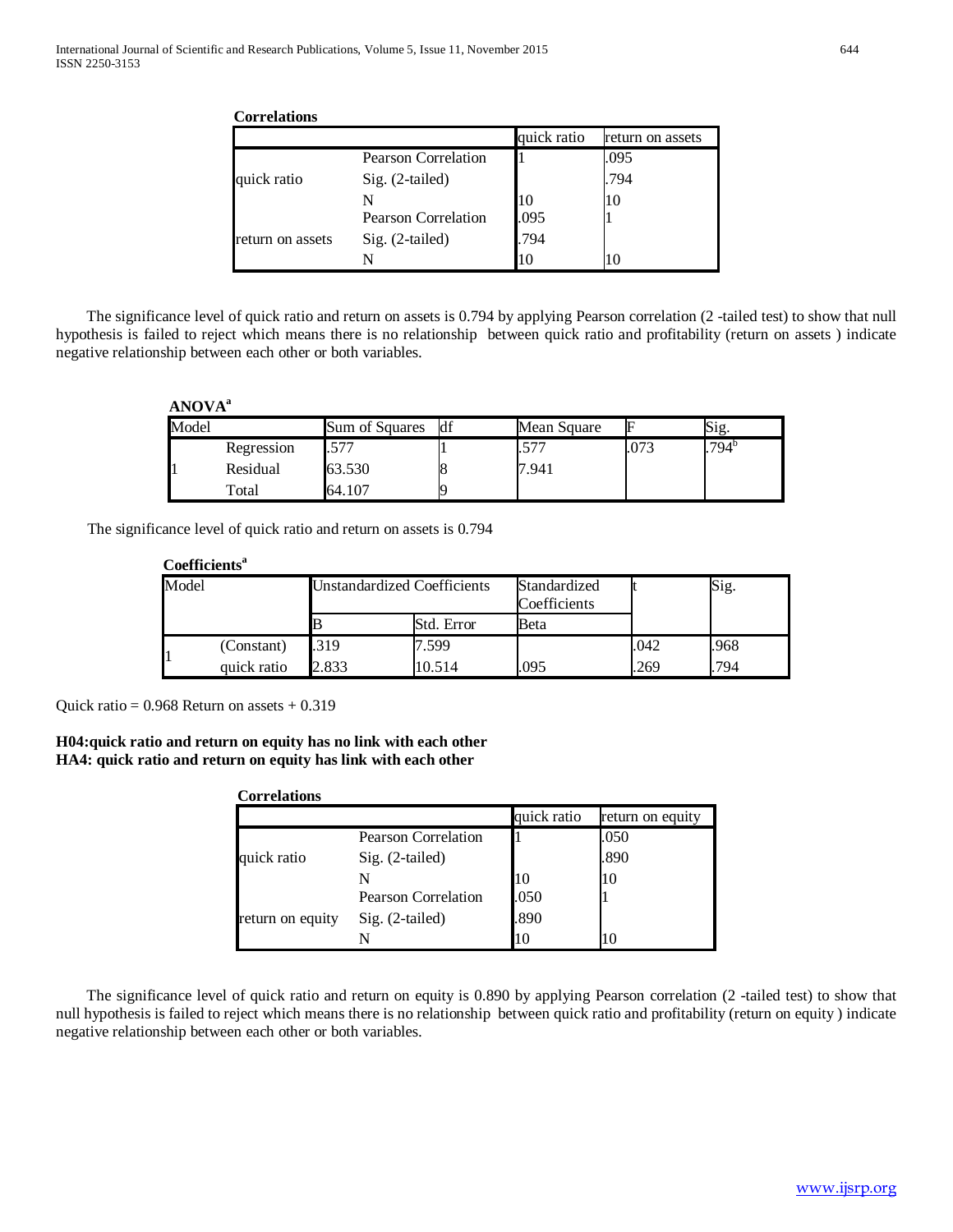# **ANOVAa**

| Model |            | Sum of Squares | <b>df</b> | Mean Square |      | Sig.           |
|-------|------------|----------------|-----------|-------------|------|----------------|
|       | Regression | 2.049          |           | 2.049       | .020 | $.890^{\circ}$ |
| 1     | Residual   | 808.464        |           | 101.058     |      |                |
|       | Total      | 810.512        |           |             |      |                |

The significance level of quick ratio and return on equity is 0.890

#### **Coefficientsa**

| Model |             | <b>Unstandardized Coefficients</b> |            | Standardized<br>Coefficients |      | Sig. |
|-------|-------------|------------------------------------|------------|------------------------------|------|------|
|       |             |                                    | Std. Error | Beta                         |      |      |
|       | (Constant)  | 1.380                              | 27.110     |                              | .051 | .961 |
|       | quick ratio | 5.340                              | $-507$     | 050                          | 142  | 890  |

Quick ratio =  $0.961$  Return on equity + 1.380

#### V. CONCLUSION

 liquidity play a vital role for the management of short term debt obligation and give opportunity to further invest in different classes where companies get more n more profit . Excess liquidity is also a problem for the companies because it means companies have not enough opportunity to invest their financial resources . in this research paper we examined that liquidity has an impact or not on companies profitability (return on assets and return on equity) either there is positive or negative impact on profitability.

 for the first time research has been conducted on automobile sector in Karachi to measure the financial performance and liquidity position of the company by using liquidity ratio include current and quick ratio that how can liquidity can increase or decrease the performance and profitability of the companies after conducting research on automobile sector of Pak suzuki , Honda atlas , Nissan Ghandhara , Toyota and Hino Pak analyze the relationship between liquidity and profitability which show that there is negative relationship between profitability and liquidity ratios means companies has no sufficient resources or

opportunities to invest in another class and companies has no efficient policies or strategies to pay its short term obligation or utilization by applying descriptive , correlation and regression (2 tailed test)

 this study shows the negative impact on companies profitability (return on assets and return on equity) companies has to improve their performance and their financial liquidity position to increase their profit and performance as well.the data has been collected from companies financial statements , different websites and so on . liquidity management is the trade of financial indicator like stock or bond without affecting the its current price and have sufficient cash to pay its short term debt obligation or invest into different class to minimize their lose of risk and increase their profitability

#### **REFERENCES**

[1] Ben-Caleb, E. (., Olubukunola, U. (., & Uwuigbe, U. (. (2013). Liquidity Management and Profitability of Manufacturing Companies in Nigeria. IOSR Journal of Business and Management (IOSR-JBM) vol 9 , 13-21.